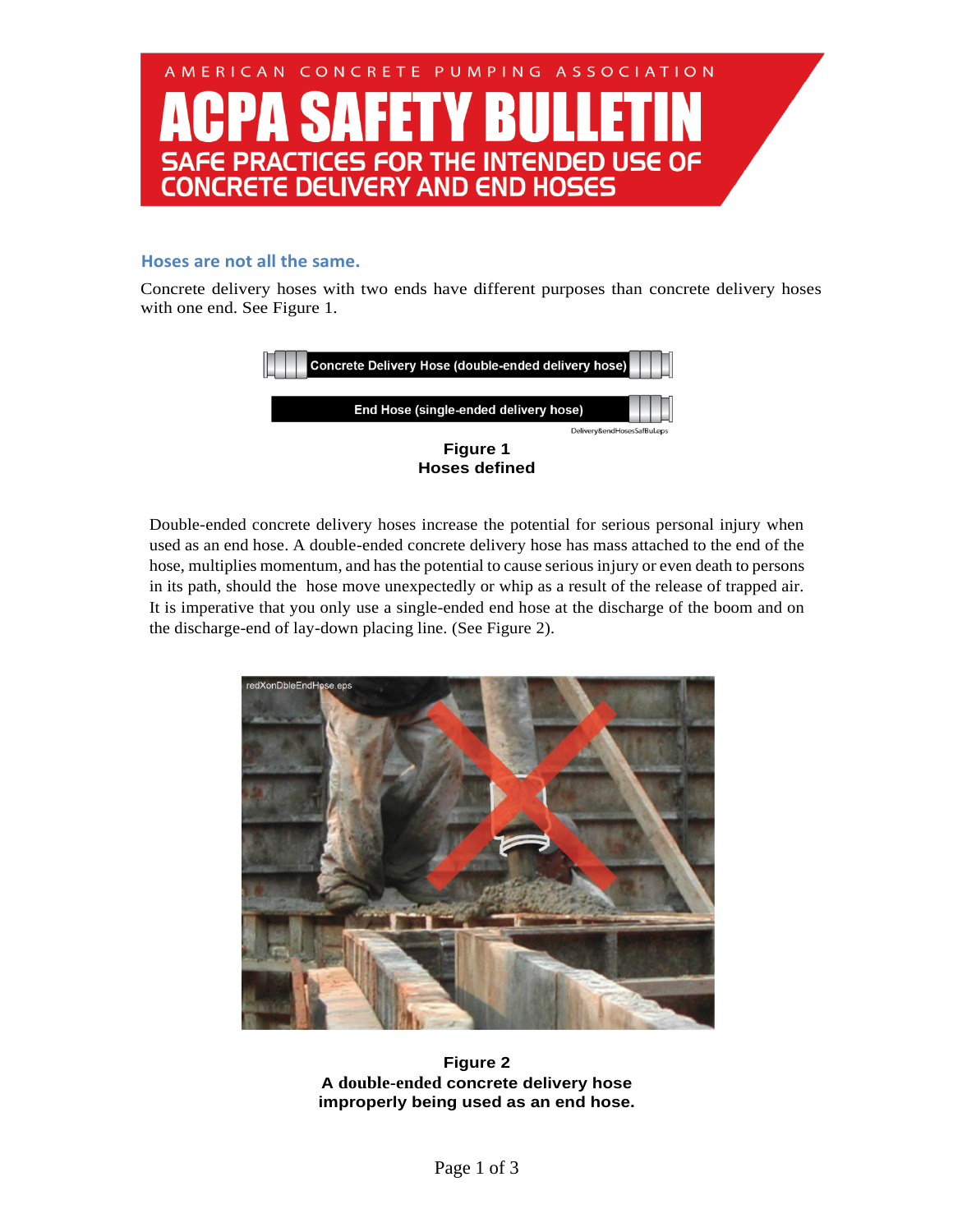## **Double-ended concrete delivery hoses have a place.**

There are situations where a double-ended concrete delivery hose is required. Here are some examples: If you will be laying out pipeline in addition to the boom, a double-ended concrete delivery hose **must** be used to connect the boom to the pipeline; this allows the boom to move independently of the pipeline. Without this hose, the boom could be damaged. (See Figure 3). Double-ended concrete delivery hoses are required when something must be attached to the line, yet it must remain flexible, like using a lay-down line with more than one hose after the pipe for distribution of the concrete, or for attaching the nozzle at the end of a shotcrete hose.



 **Figure 3 There are valid reasons to use a double-ended concrete delivery hose.**

## **Keep the single-ended end hose on the end.**

As pipe and hose are removed, a single-ended end hose **must** be used as the end hose at all times. This means that as you are removing hoses, you have to remove the next-to-last hose, and then slide the single-ended end hose in to hook up to the system that remains.

(See Figure 3). Once the last pipe is removed, the double-ended concrete delivery hose must be removed from the boom, and a single-ended end hose moved into its place.

According to ASME B30.27, paragraph 27-3.1.3.3.1(r), not using a concrete delivery hose as an end hose is an operator responsibility. ASME B30.27, Material Placement Systems, is the American National Standard for pumping and concrete conveyor safety.



**Figure 4 Be sure the discharge end is equipped with an end hose, not a delivery hose.**